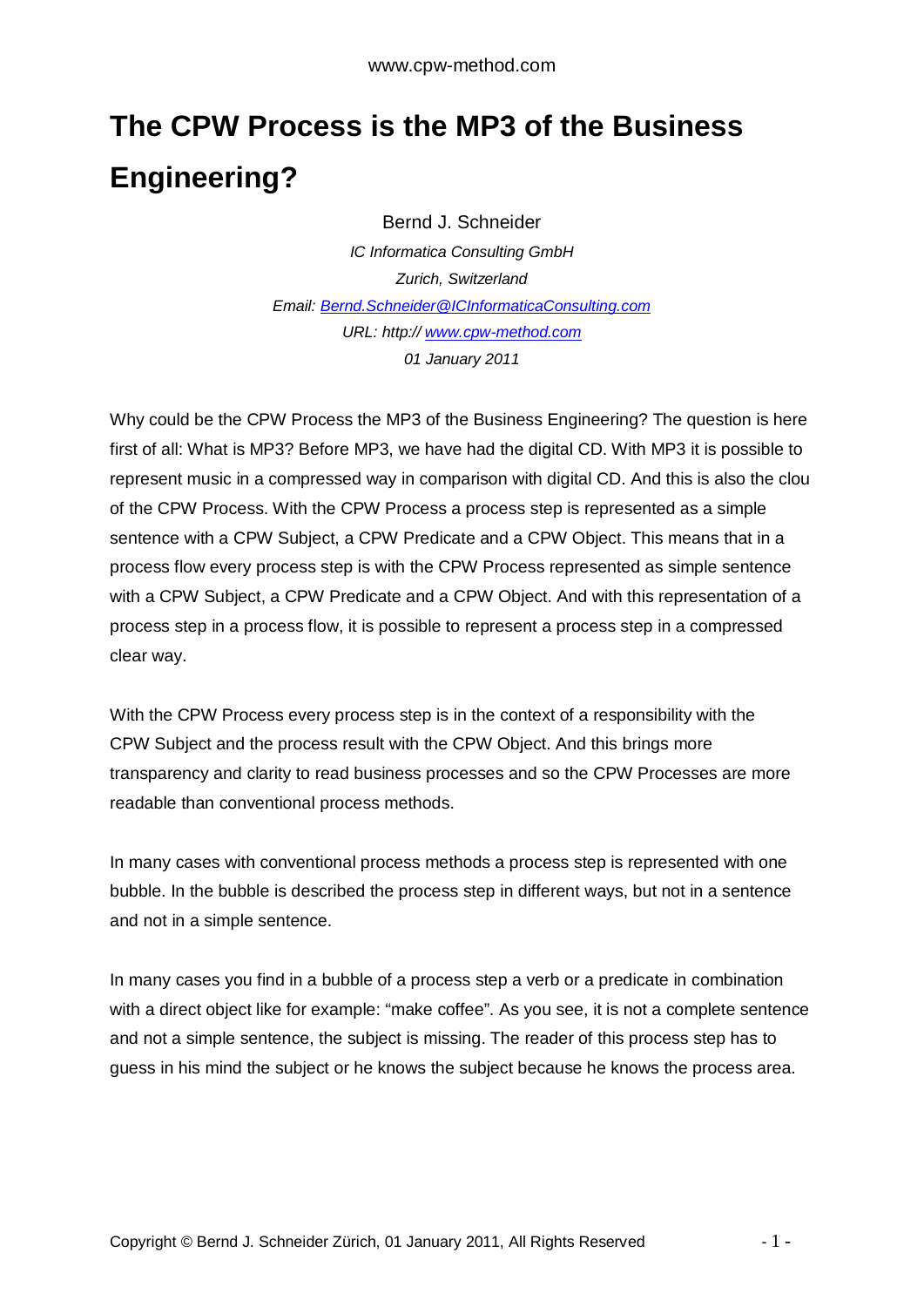Or the subject can be find in the header, if the people are working with swimlanes. But then the reader of the process step has to jump with his eyes from the bubble to the header of the swimlanes to catch the subject of the simple sentence, to get the complete understanding of the process step and the reader has to form in his mind the simple sentence, because the subject is not mentioned in the bubble.

In many cases the reader of a process flow has to jump from the bubbles to the header of the swimlanes and back to the bubbles again to read the process steps and he has to form the simple sentences of the process steps in his mind, because in the bubbles are missing the subjects and therefore the simple sentences are not complete in the bubbles. The reader of the process flow finds only the verb or predicate in combination with the direct object in a bubble of a process step, and the subjects are only described in the header of the swimlanes.

In this example it would be with the CPW Process: "Peter and Mary make coffee". In this example is "Peter and Mary" the CPW Subject and "make" is the CPW Predicate and "coffee" is the CPW Object. So, with the notation of the CPW Process it is possible for people, which don't belong direct to a business project, to read this process step completely, clear and easy as a simple sentence with a subject, a predicate and an object without other information for example from the header of swimlanes. In the following figure is the example of the CPW Process in comparison with conventional process methods.



Fig. 1: The CPW Process in comparison with conventional process methods